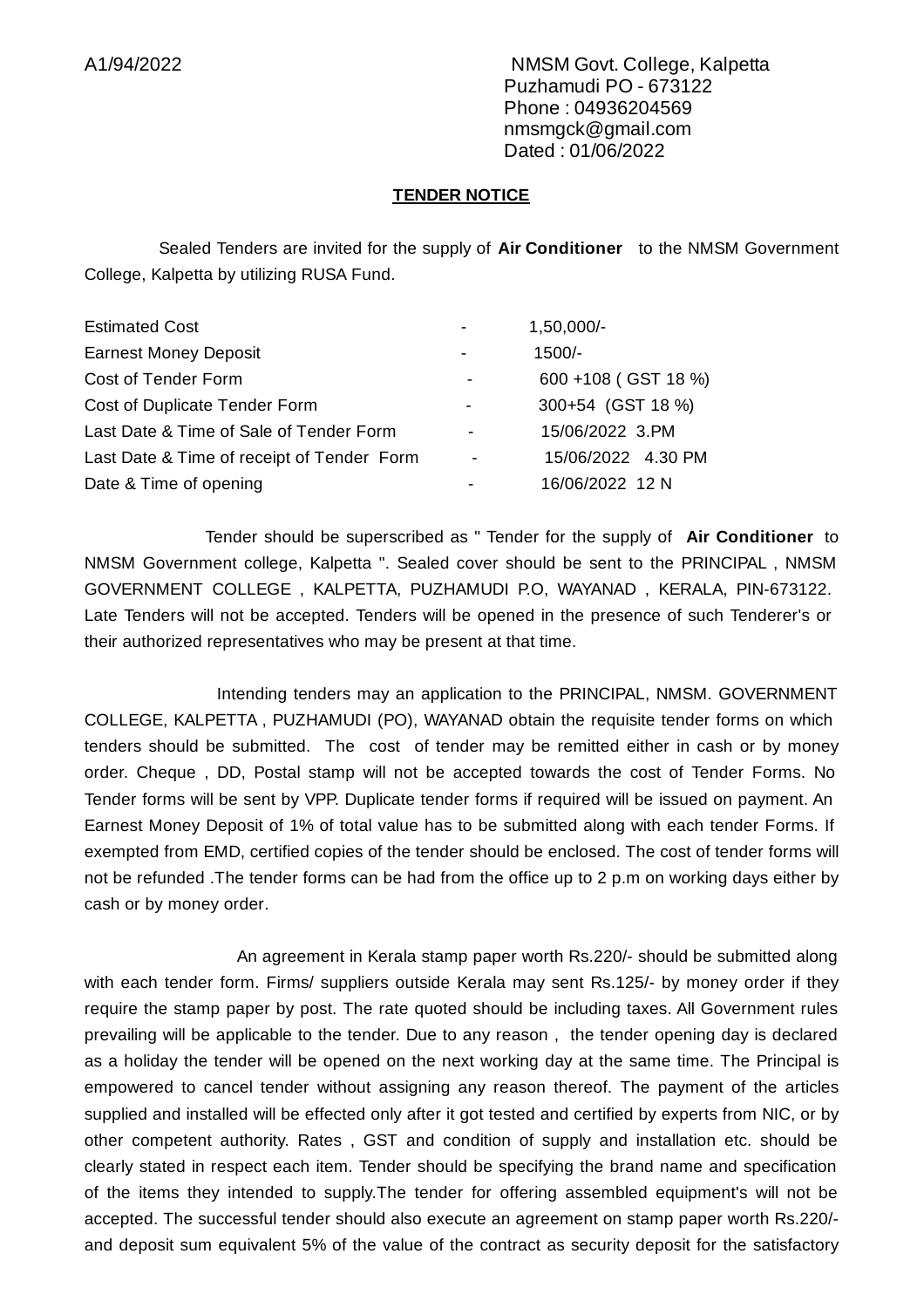fulfillment of the contract. More details will be had from the college office during working hours.

Note :-

( GST amount of Tender form cost should be paid by the buyer through reverse charge mode)

## Mr. SHAJI THADDEUS Assistant Professor in charge of Principal

## **Detailed Specification**

| ∥tem details    | Specification                                | Qty |
|-----------------|----------------------------------------------|-----|
|                 | Fully Copper-Five star - Invertor- Split A/C |     |
|                 | - Humidity Control -1.5 tonn - HD Filter     |     |
|                 | with Anti-Virus Protection $-$ 4 way swing   |     |
|                 | Appropriate power connections from           |     |
|                 | nearby electrical points must also be        |     |
|                 | linstalled with sockets and switches         |     |
| Air Conditioner | Five year onsite warranty                    | 3   |
|                 | Rates should include installation<br>and     |     |
|                 | transportation cost                          |     |
|                 | Material, color and design as per customer   |     |
|                 | requirements                                 |     |
|                 | All items must be of ISI/ISO standard        |     |
|                 |                                              |     |

To,

- 1. The Director of Government Press, Thiruvananthapuram ( 5 Copies)
- 2. The Director of Public Relations , Thiruvananthapuram ( 5 Copies)
- 3.Principal's file
- 4.Senior Superintendent
- 5.Current File & stock File
- 6.Notice Board
- 7. college website



Digitally Approved By